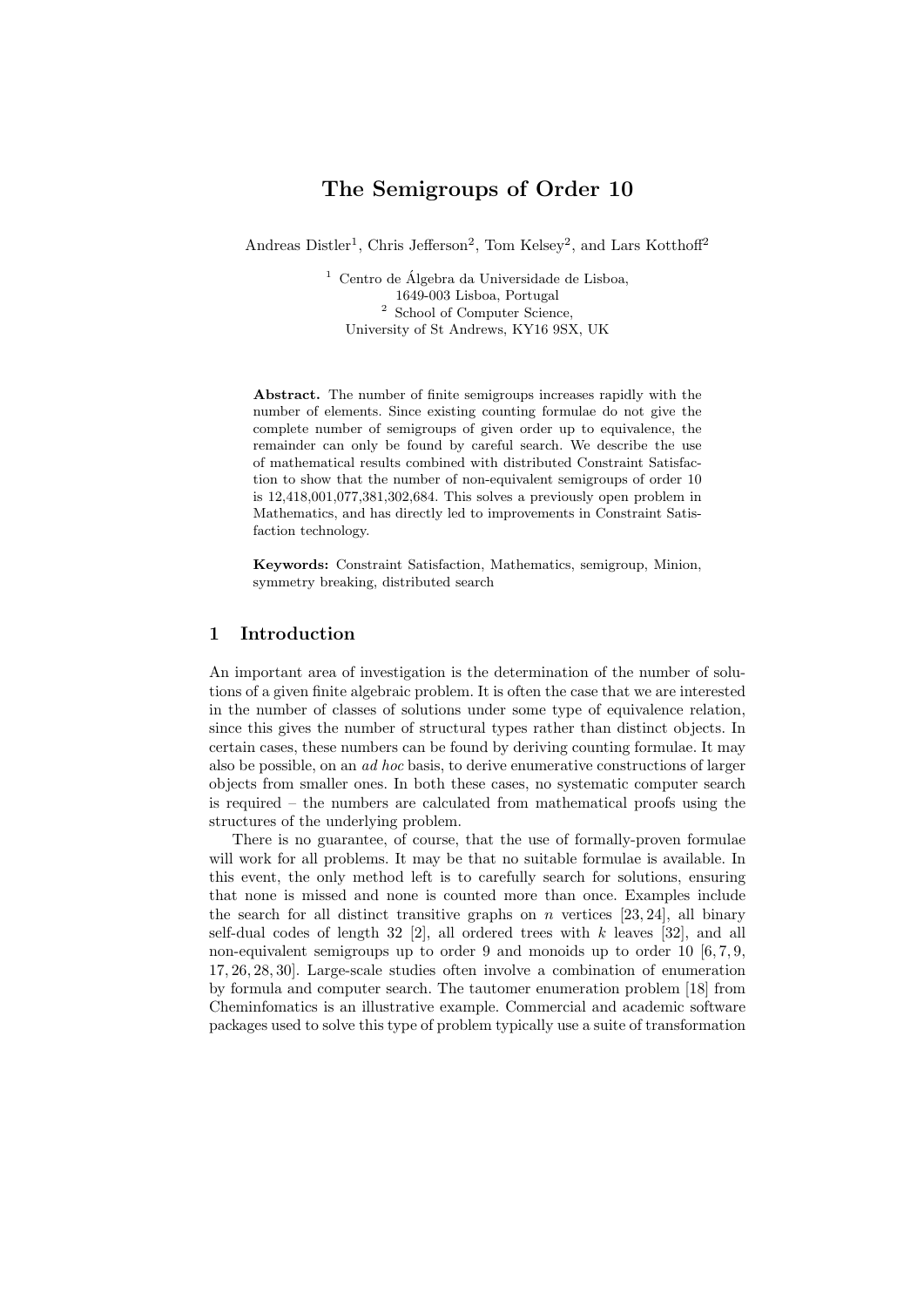rules that allow enumeration without search, combined with generate-and-test searches for structures not predicted by the rulesets [25].

Whenever computer search is used to solve for types of solutions rather than absolute number of solutions, some method must be employed that ensures that exactly one canonical representative from each equivalence class is returned. This involves breaking the symmetries that allow objects from the same class to be interchanged, and the design and implementation of such methods is an important field of study in its own right [29, chapter 10].

A detailed exposition of search, symmetry-breaking, enumeration, and solution generation is given in [21]. The Constraint Satisfaction methods used in our search are described in [29], details of the specific Constraint Satisfaction solver used – Minion – are in [13], and the computational algebra package –  $GAP$  – used to identify and break symmetries is described at [11]. Basics of semigroup theory can be found in [15].

Table 1. Semigroup T of order 10.

|                |                |                |                |                | 2 3 4 5 6 7 8           |                |                |                  |                |                |
|----------------|----------------|----------------|----------------|----------------|-------------------------|----------------|----------------|------------------|----------------|----------------|
|                |                | $\Omega$       | 0              |                | 0 4 4                   |                | $\overline{0}$ | 0                | $\overline{4}$ | $\overline{4}$ |
|                |                |                |                | 0              | 4 4                     |                | $\overline{0}$ | $\boldsymbol{0}$ | $\overline{4}$ | 4 <sup>1</sup> |
| $\overline{2}$ | $\overline{2}$ | $\overline{2}$ | $\overline{2}$ |                | $2\ 5\ 5\ 2\ 2\ 5$      |                |                |                  |                | 5 <sup>1</sup> |
| 3              |                | $\overline{2}$ | $\overline{2}$ |                | $3\; 5\; 5\; 2\; 2\; 5$ |                |                |                  |                | 5 <sup>1</sup> |
|                |                | 0              |                |                | $0\;\;4$                | 4              | 4              | $\overline{4}$   | $\overline{0}$ | 0              |
| $\overline{5}$ | $\overline{2}$ | $\overline{2}$ | $\overline{2}$ |                | 2 5 5 5                 |                |                | $-5$             | $\overline{2}$ | $\overline{2}$ |
| 6              |                | $\overline{0}$ | $\overline{2}$ |                | 2 4 5                   |                | 6              | $\overline{7}$   | 8              | 9              |
|                |                | 0              | $\overline{2}$ | 2 4            |                         | $\overline{5}$ | -7             | 6                | 9              | 8              |
|                | $\overline{2}$ | $\overline{2}$ | $\overline{0}$ | $\overline{0}$ | 5 4                     |                | 8              | 9                | 7              | 6              |
|                |                | $\overline{2}$ |                | $\overline{0}$ | 5 4                     |                | 9              | 8                | 6              |                |

A semigroup  $T = (S, *)$  consists of a set of elements S and a binary operation  $\ast: S \times S \rightarrow S$  that is associative, satisfying  $(x * y) * z = x * (y * z)$  for each x, y, z in S. We call two semigroups  $(S, *)$  and  $(S', \circ)$  isomorphic – respectively antiisomorphic – if there exists a bijection  $\sigma : S \to S'$  such that  $\sigma(x*y) = \sigma(x) \circ \sigma(y)$ – respectively  $\sigma(x * y) = \sigma(y) \circ \sigma(x)$  – for all  $x, y \in S$ ; in this case  $\sigma$  is an isomorphism respectively anti-isomorphism. An element  $x$  of  $T$  is an *idempotent* if  $x * x = x$ . The semigroup T is *nilpotent* if there exists an  $r \in \mathbb{N}$  such that  $|\{s_1 * s_2 * \cdots * s_r \mid s_1, s_2, \ldots, s_r \in S\}| = 1$ , in other words if all products of r elements take the same value. If  $r$  is the least value for which this is true, then T is nilpotent of degree r. Table 1 is an illustrative example:  $T = (\{0, \ldots, 9\}, *)$ . By inspection,  $T$  is 7-idempotent, i.e. has exactly seven idempotents.  $T$  is not nilpotent of degree 3 since, for example,  $4 * 5 * 6 = 4 \neq 5 = 2 * 3 * 4$ . Given a permutation  $\pi$  of the elements of  $\{0, \ldots, 9\}$ , it is easy to check that a semigroup isomorphic to  $T$  is obtained by permuting the rows, the columns, and finally the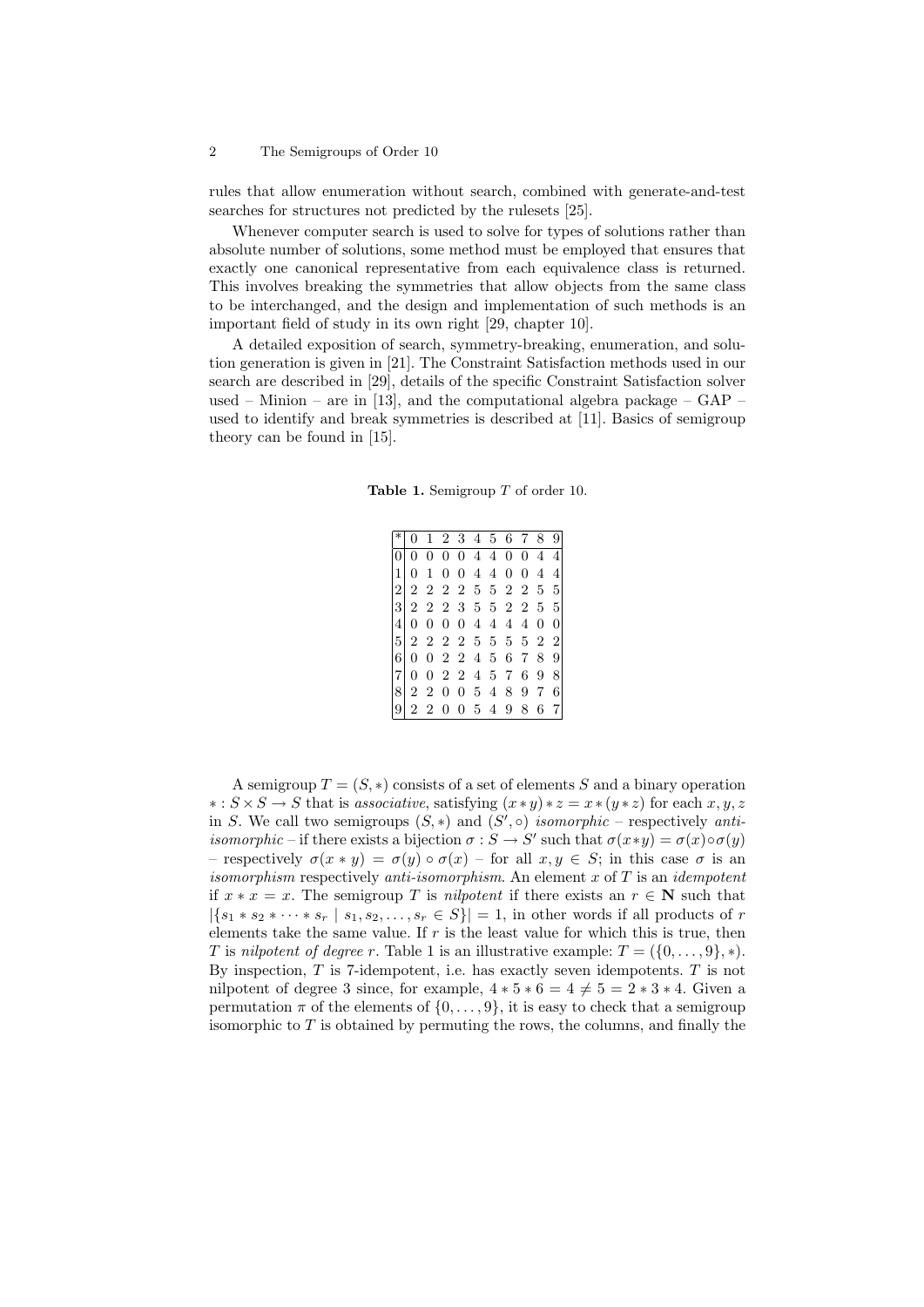values according to  $\pi$ , and that additionally transposing yields the table of an anti-isomorphic semigroup.

The problem addressed in this paper is finding all ways of filling in a blank table such that multiplication is associative up to symmetric equivalence, i.e. up to isomorphism or anti-isomorphism.

In this paper we report that the hitherto unknown number of semigroups of order 10, up to equivalence, is 12,418,001,077,381,302,684. The size of the search space for this problem is  $10^{100}$  with  $2 \times 10!$  symmetries to be broken, making generate-and-test an intractable solution method. A recent advance in the theory of finite semigroups has led to a formula [8] that gives the number of 'almost all' semigroups of given order. Despite this, 718,981,858,383,872 non-equivalent solutions had to be found by a combination of *ad hoc* constructive enumeration proofs and Constraint Satisfaction search, which took 130 CPU years distributed across two local clusters and the Amazon cloud [1].

Our investigations have directly led to improvements in the Minion Constraint Satisfaction Problem solver. Watched constraints were introduced, and a more efficient lexicographic ordering constraint was implemented. These gave orders of magnitude improvements to our search, and have been included in subsequent releases of Minion.

We stress the interdisciplinary nature of our work: the result cannot – to our knowledge – be obtained by mathematical proof alone, nor can current AI search technologies hope to return the exact number of solutions with realistic resources.

In Section 2 we give detailed descriptions of our models and methods, and of the family of Constraint Satisfaction Problems (CSPs) that were solved to provide the main result. Section 3 contains the results divided into the subcases used to overcome computational bottlenecks. In Section 4 we discuss the improvements in CSP solving that we were able to identify and implement, together with a brief analysis of how our solver can often backtrack very early in search, and how distribution of the CSPs across multiple compute nodes is likely to generalise. We give some concluding remarks in Section 5.

# 2 Methods

We first describe a single CSP for our combinatorial problem (Sec. 2.1), that incorporates a priori knowledge regarding the number of semigroups of a certain type. The next stage is the replacement of this CSP by families of CSPs (Sec. 2.2), some of which are both computationally and mathematically difficult, and are solved by distributed search (Sec. 2.3). More computationally tractable families are solved using a single processor, and families having exploitable structure are solved mainly by constructive enumeration (Secs. 2.4, 2.5, and 2.6).

### 2.1 The single Constraint Satisfaction model

We model semigroups of order 10 as a CSP: a set of variables  $V$  each with a discrete and finite domain  $D$  of potential values, and a set of constraints  $C$  that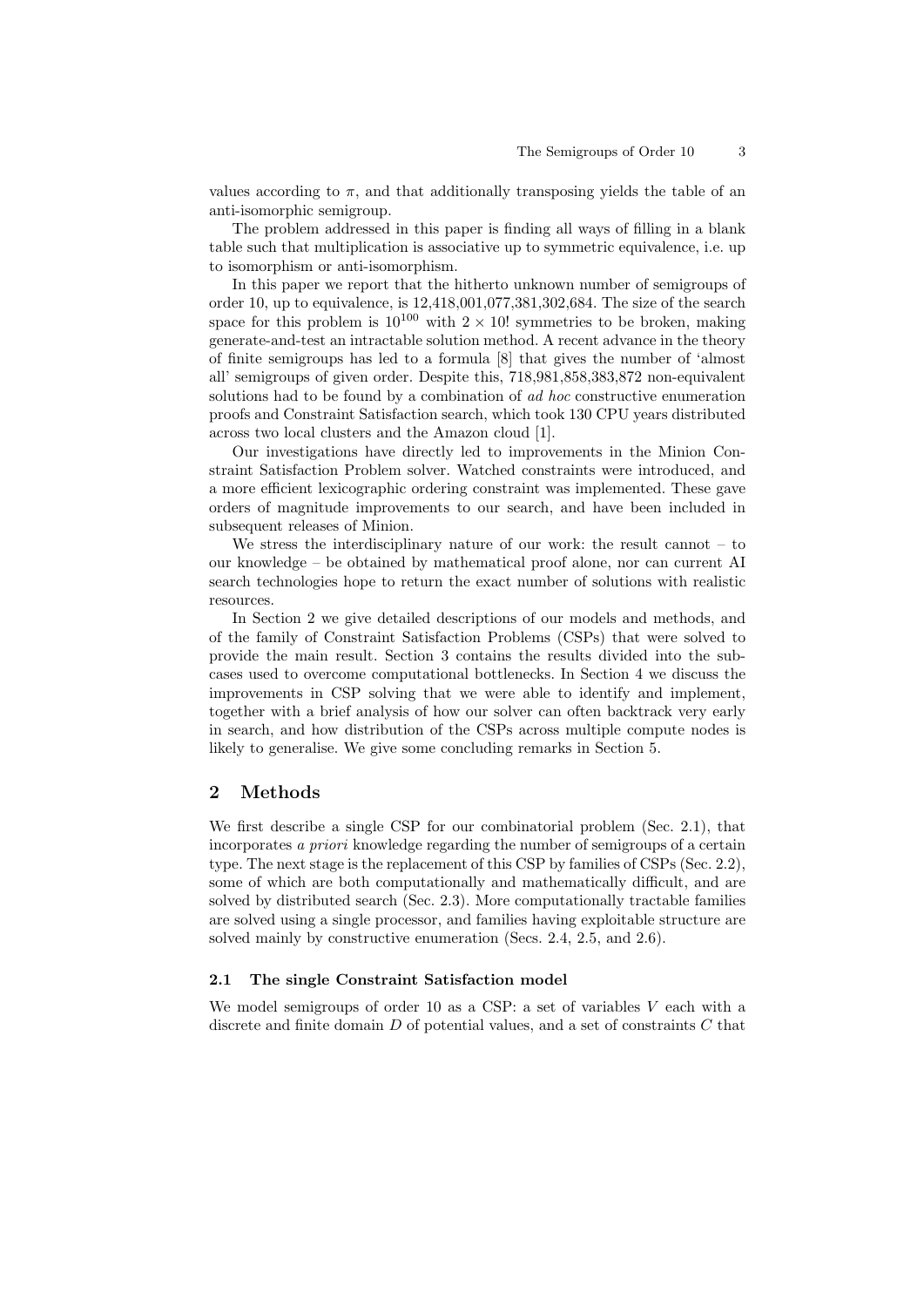either forbid or require certain instantiations of variables by domain values. A full instantiation of the variables in  $V$  by values from  $D$  is a solution whenever no constraint is violated. We make extensive use of the element constraint on variables  $N$ ,  $M_i$  and  $P$  having natural number domains

$$
N = \langle M_0, \ldots, M_{n-1} \rangle [P]
$$

which requires that N is the Pth element of the list  $\langle M_0, \ldots, M_{n-1}\rangle$  in any solution. Propagators for this constraint are implemented in many CSP solvers, including Minion.

**CSP 1** Let  $V_1 = \{T_{a,b} \mid 0 \le a,b \le 9\}$  be variables representing the entries in a 10  $\times$  10 multiplication table T, and  $V_2 = \{A_{a,b,c} \mid 0 \leq a,b,c \leq 9\}$  be variables representing each of the products of three elements. Our basic CSP has  $V = V_1 \cup V_2$  as variables, each with domain  $D = \{0, \ldots, 9\}$ . For each triple  $(a, b, c)$  of values from D, we post the pair of constraints

$$
\langle T_{a,0}, \dots, T_{a,9} \rangle [T_{b,c}] = A_{a,b,c} = \langle T_{0,c}, \dots, T_{9,c} \rangle [T_{a,b}] \tag{1}
$$

which enforce associativity.

Finding all solutions of CSP 1 would give the number of distinct semigroups of order 10, i.e. all non-identical associative  $10 \times 10$  multiplication tables. Our task, however, is to search for the number of classes of solutions up to symmetric equivalence, i.e. up to isomorphism or anti-isomorphism. The symmetry group is the set of permutations of  $\{0, \ldots, 9\}$  combined with possible transpositions of the tables, which we denote as  $S_{10} \times C_2$  using standard group theoretic notation. Let  $g = (\pi, \phi) \in S_{10} \times C_2$  be a symmetry and T be a multiplication table. T<sup>g</sup> is then the table obtained by

- 1. permuting the rows and columns of T according to  $\pi$ ;
- 2. permuting the values in T according to  $\pi$ ;
- 3. either
	- (a) doing nothing if  $\phi$  is the identity element  $\phi_1$  of  $C_2$ ;
	- (b) transposing the table if  $\phi$  is the non-identity  $\phi_2$  element of  $C_2$ .

Two multiplication tables  $T_1$  and  $T_2$  are isomorphic if  $T_1 = T_2^{(\pi,\phi_1)}$  for some  $\pi \in S_{10}$ ;  $T_1$  and  $T_2$  are anti-isomorphic if  $T_1 = T_2^{(\pi,\phi_2)}$  for some  $\pi \in S_{10}$ . Since  $S_{10} \times C_2$  is a group, the set of all multiplication tables can be partitioned into subsets of symmetric equivalents: those tables that are isomorphic or antiisomorphic to each other form an equivalence class.

Our problem is to find the number of equivalence classes, either by formal enumeration proofs or by solving a variant of CSP 1 that returns exactly one canonical representative from each class. Our general search methodology is to post "lex-leader" symmetry-breaking constraints before search. This is a wellknown technique for dealing with symmetries in CSPs [4], made harder to implement in our case because our symmetries involve both variables and values,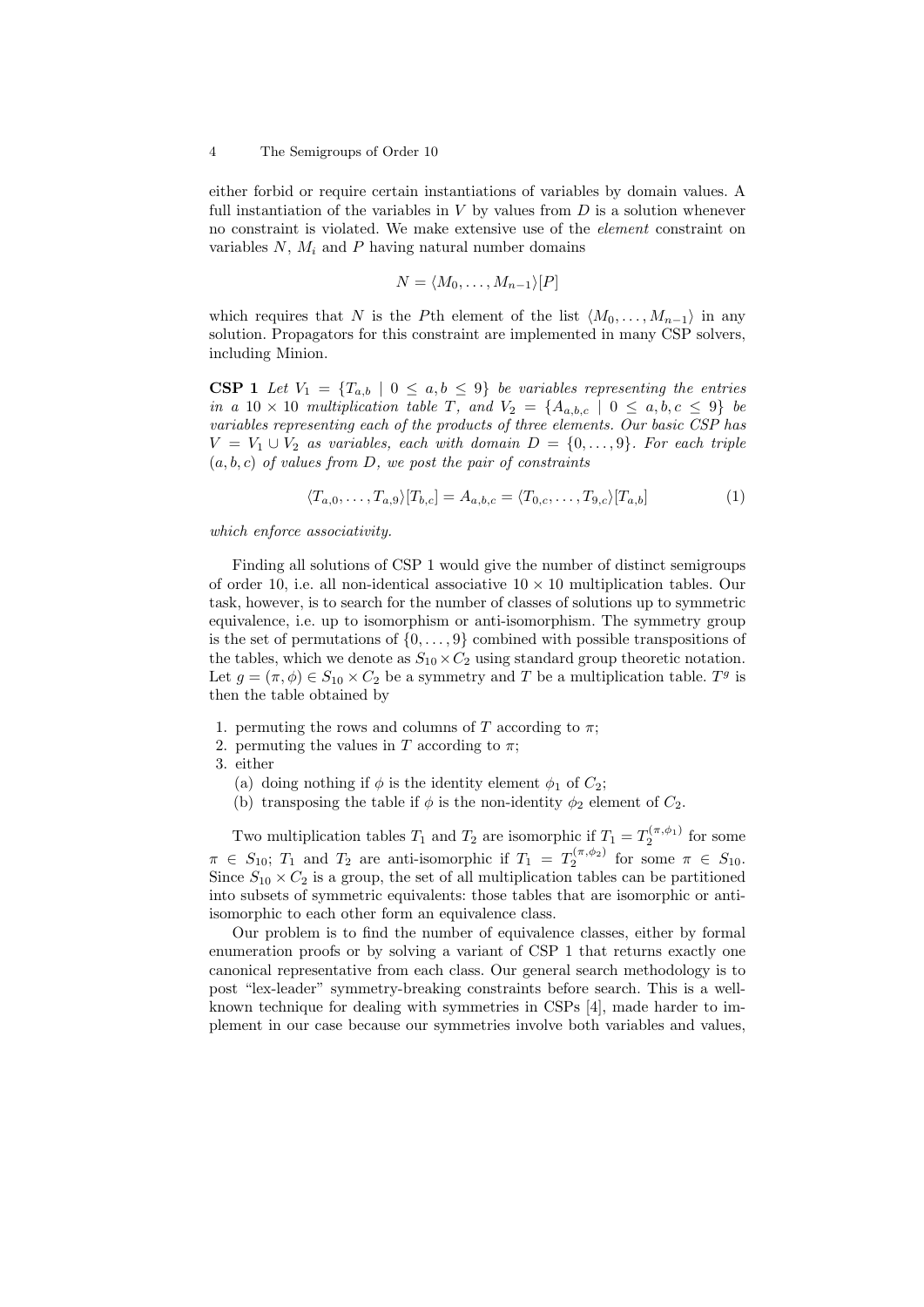and made harder to deploy since we need to post  $2 \times 10! = 7,257,600$  symmetrybreaking constraints.

To explain our realisation of "lex-leader" we first introduce of another way to describe a solution of CSP 1. A *literal* of a CSP  $L = (V, D, C)$  is an element in the Cartesian product  $V \times D$ . Literals are denoted in the form  $(x = k)$  with  $x \in V$  and  $k \in D$ . An instantiation f corresponds to the set of literals  $I_f =$  $\{(x = f(x)) \mid f \text{ is defined on } x\},\$  which uniquely defines f (but not every set of literals defines an instantiation). In particular, literals are mapped to literals under the isomorphic and anti-isomorphic transformations described above.

Given a fixed ordering  $(\chi_1, \chi_2, \ldots, \chi_{|V_1||D|})$  of all literals in  $V_1 \times D$ , an instantiation can then be represented as a bit vector of length  $|V_1||D| = 100 \times 10$ . The bit in the *i*-th position is 1 if  $\chi_i$  is contained in the instantiation and otherwise the bit is 0. The bit vector for the instantiation  $I_f$  corresponding to the ordering of the literals  $(\chi_1, \chi_2, \ldots, \chi_{|V_1||D|})$  is denoted by  $(\chi_1, \chi_2, \ldots, \chi_{|V_1||D|})_{I_f}$ .

There is one solution in each set of symmetric equivalents for which the corresponding bit vector is lexicographic maximal, which we take to be the property identifying the canonical solution. We denote the standard lexicographic order on vectors by  $\geq_{\text{lex}}$ .

**CSP 2** Let  $(V, D, C)$  be as defined in CSP 1. We extend C by adding for all symmetries  $g \in S_{10} \times C_2$  the constraint

$$
(\chi_1, \chi_2, \dots, \chi_{|V_1||D|}) \ge_{lex} (\chi_1^g, \chi_2^g, \dots, \chi_{|V_1||D|}^g).
$$
 (2)

The solutions of CSP 2 are canonical representatives of associative multiplication tables, as required.

It is not hard to show that all finite semigroups have at least one idempotent. Our symmetry-breaking constraints ensure that all solution tables will have the value 0 at  $T_{0,0}$ . Since we ensure that  $0 * 0 * 0 = 0$ , exactly those solutions that are nilpotent of degree at most 3 will have  $a * b * c = 0$  for all values of a, b and c. A formula has recently been derived that gives the number of such solutions without search [8], so we add constraints that rule out these solutions from our CSP. We already have variables that represent each product of three elements, namely  $V_2$ .

**CSP 3** Let  $(V, D, C)$  be as defined in CSP 2. Form a vector containing the variables  $\langle V_2 \rangle = \langle A_{a,b,c} | 0 \le a, b, c \le 9 \rangle$ , and another vector  $\langle Z \rangle$  consisting of  $10^3$  zeros. We post the additional constraint

$$
\langle V_2 \rangle \neq \langle Z \rangle \tag{3}
$$

that guarantees that at least one triple product is non-zero in every solution.

Adding the number of solutions of CSP 3 to the formula value for semigroups of nilpotency degree at most 3 will give our full result. It should be noted that no enumeration formula for the solutions of CSP 3 exists: some form of organised search is required to solve the complete problem.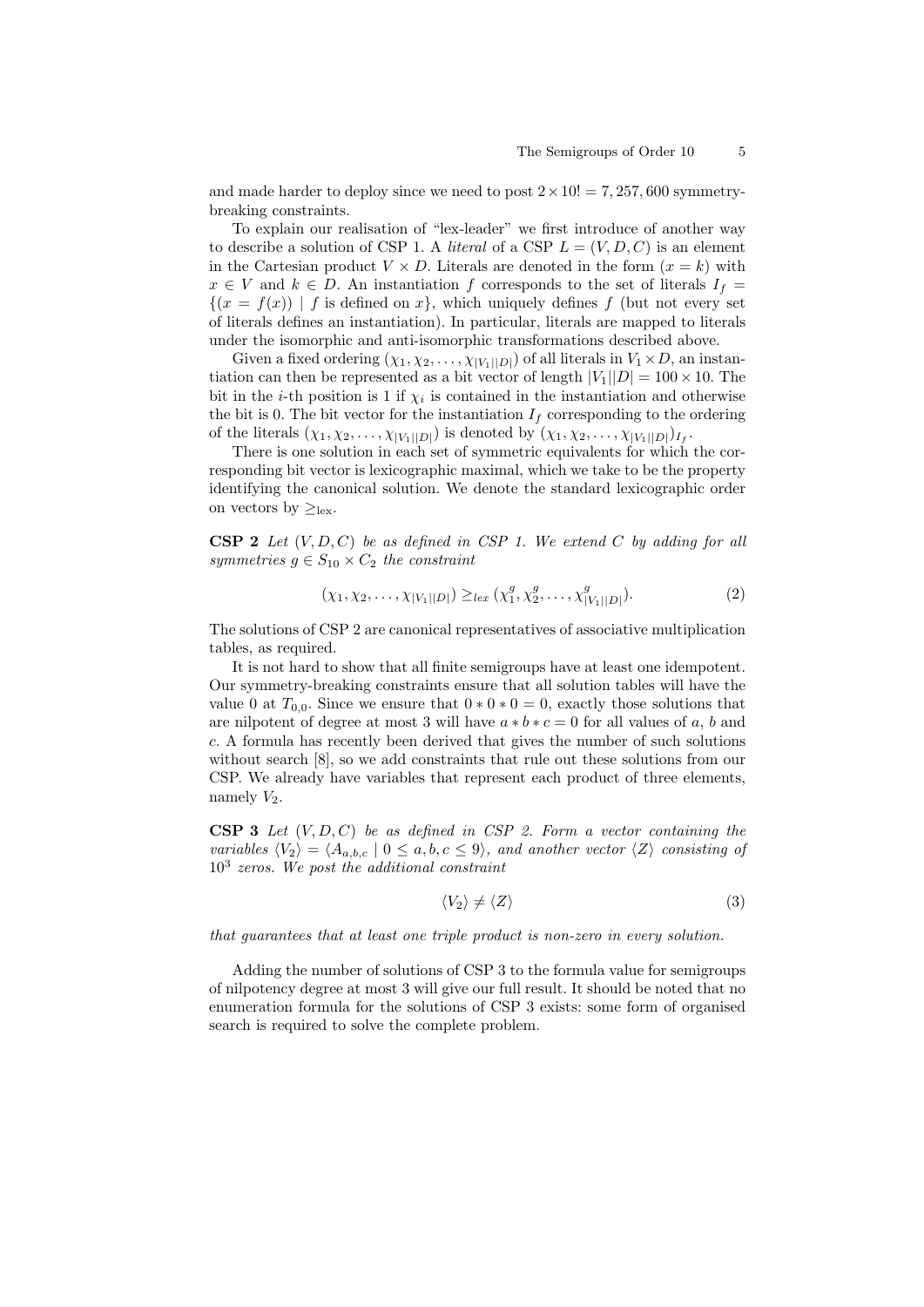#### 2.2 Case splits

CSP 3 has too many symmetries to be solved as a single entity. In practice, we apply a well-established technique that has been used in the enumeration of semigroups of orders 6 and 8 [28, 30] to subdivide the problem (CSP 4). For each subproblem we prescribe the entries on the diagonal of the multiplication table. There exist  $10^{10}$  distinct diagonals, but only a small number appear in a canonical solution, so that far fewer subproblems are created. A detailed description of the efficient derivation of a set of diagonals containing all canonical ones is given in [5]. This approach heavily influences the symmetry-breaking, as any lex-leader constraint (2) is automatically fulfilled if it corresponds to a symmetry that does not fix the prescribed diagonal. We therefore significantly reduce the overall search space, and also the number of symmetry-breaking constraints needed for most subproblems.

**CSP** 4 Let  $(V, D, C)$  be as defined in CSP 3, and let  $E = \{E_a \mid 0 \le a \le 9\}$  be a canonical diagonal. We post the constraints

$$
T_{a,a} = E_a \text{ for } 0 \le a \le 9 \tag{4}
$$

which prescribe the entries on the diagonal of any solution.

To further reduce the number of instances, we combine certain easy subproblems and prescribe only the number of idempotents, as done in [17]. For more difficult subproblems we do further easily-derived case splits which will be mentioned in Section 3. The choice of method used for a particular subproblem was based on our experience from searching for the semigroups of order 9.

### 2.3 Distributed CSP search

Our method of solving constraint problems in a distributed way does not require support for distributed architectures in the constraint solver. Instead, we partition and distribute the problem specification itself, with the different partitions of the search space solved independently. The advantage of this approach over techniques that require communication between the compute nodes is that its implementation and deployment are much simpler.

We partition by splitting on the values in the domain of a variable during search [20]. This is done as follows: first the solution process is stopped, then we compute restart nogoods as described in [22] and encode them as constraints that can be added to the original problem. When added, the new constraints enable the solver to restart search from where it was interrupted. In addition, we add constraints that split the remaining search space. We partition the domain for the variable currently under consideration into  $n$  pieces of roughly equal size. We then create  $n$  new models and to each in turn add the constraints ruling out the previously done search and  $n-1$  partitions of that domain. As an example, consider the case  $n = 2$ . If the variable under consideration is x and its domain is  $\{1, 2, 3, 4\}$ , we generate 2 new models. One of them has the constraint  $x \leq 2$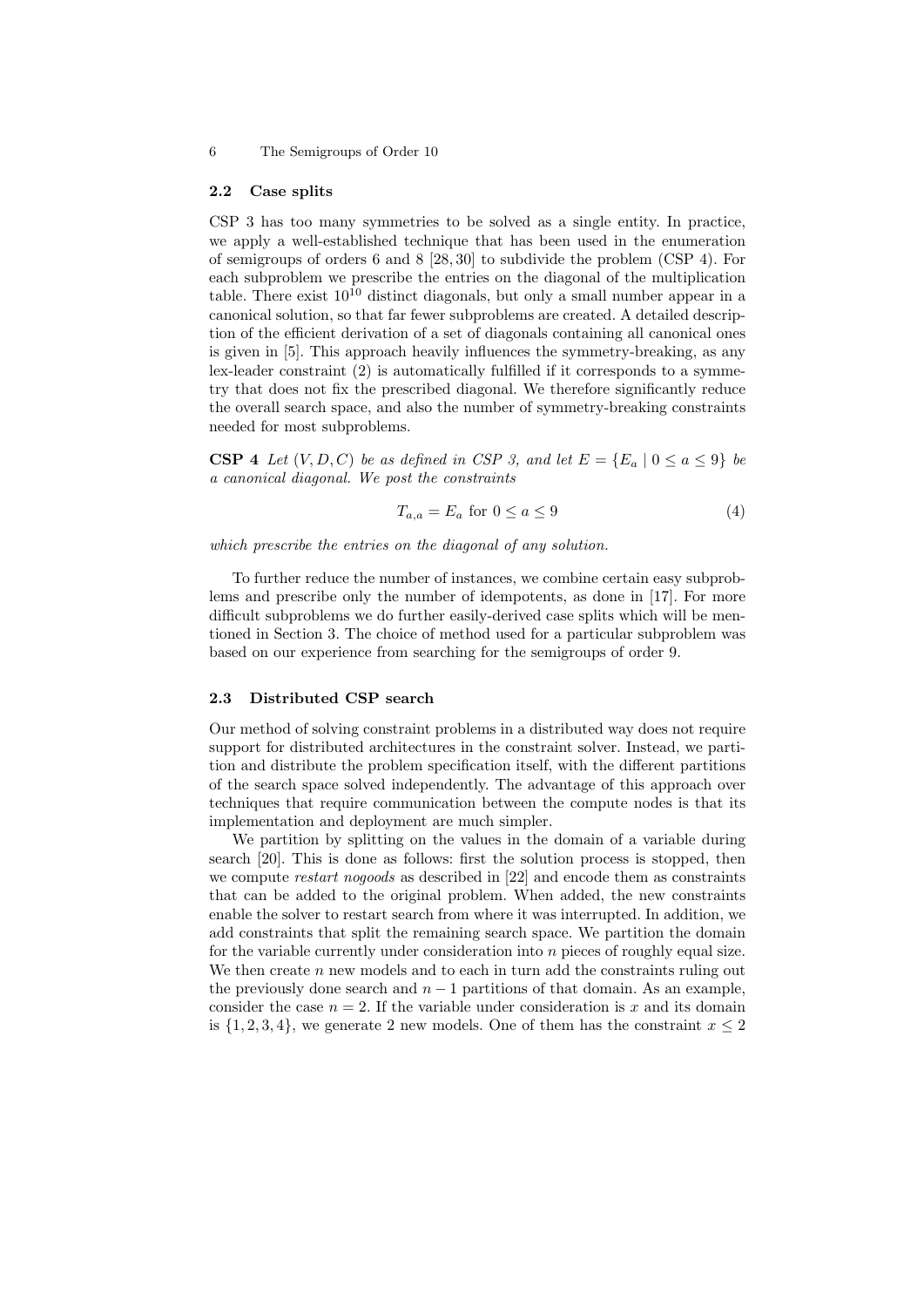added and the other one  $x \geq 3$ . Thus, solving the first model will try the values 1 and 2 for x, whereas the second model will try 3 and 4.

It is impossible to predict reliably the size of the search space for each of the splits, and the time needed to search it. This directly affects the effectiveness of the splitting  $-$  if the search space is distributed unevenly across the splits, some of the compute nodes will be idle while the others do most of the work. We address this problem by repeatedly splitting the search space during search. In this way we create new units of work whenever a worker becomes idle by simply asking one of the busy workers to stop and generate split models. The search is then resumed from where it was stopped and the remaining search space is explored in parallel by the two workers. Note that there is a runtime overhead involved with stopping and resuming search because the constraints which enable resumption must be propagated and the solver needs to explore a small number of search nodes to get to the point where it was stopped before. There is also a memory overhead because the additional constraints need to be stored.

In practice, we run Minion for a specified amount of time, then stop, split and resume instead of splitting at the beginning and when workers become idle. Initially the utilisation of the workers is suboptimal because not enough work units have been generated. However, after some time the number of work units exceeds the number of workers and the utilisation reaches 100%, and the initial phase of under-utilised resources is negligible compared to the total computation time.

We used the distributed computing system Condor [31] to handle distribution of the work units to the worker nodes. Every time new models are generated, they are submitted to the system which queues them and allocates a worker as soon as one becomes available.

### 2.4 Construction of certain 2-idempotent semigroups

If  $T = (\{1, \ldots, 9\}, *)$  is a 1-idempotent semigroup, 1 being the idempotent, we define four multiplications on  $\{0, \ldots, 9\}$ :

$$
i *_{\mathrm{I}} j = \begin{cases} i * j & \text{if } i, j \in T \\ 0 & \text{otherwise} \end{cases} \qquad i *_{\mathrm{II}} j = \begin{cases} i * j & \text{if } i, j \in T \\ i & \text{if } j = 0 \\ j & \text{if } i = 0 \end{cases}
$$

$$
i *_{\text{III}} j = \begin{cases} i * j & \text{if } i, j \in T \\ i * 1 & \text{if } i \in T, j = 0 \\ 1 * j & \text{if } j \in T, i = 0 \\ 0 & \text{if } i = j = 0 \end{cases} \qquad i *_{\text{IV}} j = \begin{cases} i * j & \text{if } i, j \in T \\ 0 & \text{if } i = 0 \\ 1 & \text{if } i \neq 0, j = 0 \end{cases}
$$

Denote  $T_1 = (\{0, \ldots, 9\}, *_1), \ldots, T_{IV} = (\{0, \ldots, 9\}, *_{IV})$ . Then it can be readily verified that  $T_{\text{I}}$ ,  $T_{\text{II}}$ , and  $T_{\text{III}}$  are 2-idempotent semigroups, and so is  $T_{\text{IV}}$  if the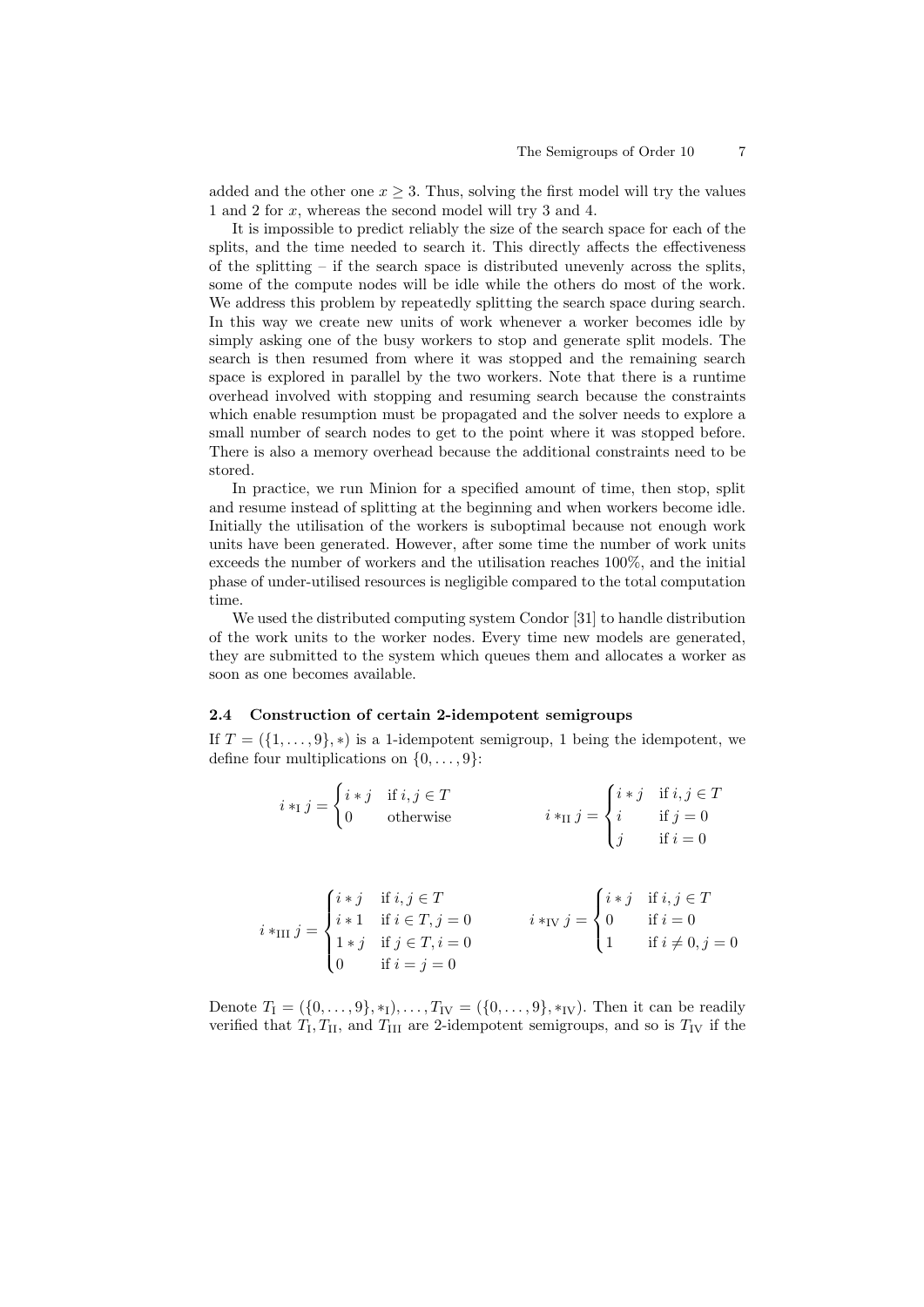element 1 is a left-zero in T, i.e.  $1 * i = 1$  for all  $i \in T$ . These four semigroups are pairwise non-equivalent (except that  $T_{\text{II}} = T_{\text{III}}$  if T is a group). Moreover, for two non-equivalent semigroups on  $\{1, \ldots, 9\}$  the first three constructions lead to non-equivalent semigroups; and two non-isomorphic semigroups on  $\{1, \ldots, 9\}$ lead to non-equivalent semigroups under the fourth construction.

We use the above constructions to reduce the search effort for certain 2 idempotent diagonals, with 0 and 1 being the idempotents. It can then be shown that  $T_{0,1}, T_{1,0} \in \{0,1\}$ , and that the only solutions not arising from one of the constructions have  $T_{0,1} = T_{1,0} = 1$ . Hence we fix these variables of the CSP and in addition add constraints to rule out solutions that are of the form  $T_{\rm II}$  or  $T_{\rm III}$ for some semigroup T on  $\{1,\ldots,9\}$ .

### 2.5 Construction from nilpotent semigroups of order 9

For a 1-idempotent semigroup  $T = (\{0, \ldots, 8\}, *)$  with 0 being the idempotent we define a multiplication  $\circ$  on  $\{0, \ldots, 9\}$  as follows:

$$
i \circ j = \begin{cases} i * j & \text{if } i, j \in T \\ 0 & \text{if } i = j = 9 \\ 9 & \text{otherwise} \end{cases}
$$

If 0 is a zero element in  $T$  then  $\circ$  is associative and we define the semigroup  $T<sub>o</sub> = (\{0, ..., 9\}, \circ)$ . Two semigroups constructed in this manner are equivalent if and only if the two semigroups on  $\{0, \ldots, 8\}$  are equivalent.

To rule out all semigroups that are equivalent to a constructed one from the CSP search for a given 1-idempotent diagonal, we cannot assume that 9 is the distinguished element. Every element whose diagonal entry equals the idempotent element 0, and does not appear on the diagonal itself, is a potential candidate. For each such element  $k$  we forbid that the entries in the  $k$ -th row and  $k$ -th column except the diagonal entry are all equal to  $k$ . That is we post the constraint

$$
\langle K \rangle \neq \langle T_{0,k}, \ldots, T_{k-1,k}, T_{k+1,k}, \ldots, T_{9,k}, T_{k,0}, \ldots, T_{k,k-1}, T_{k,k+1}, \ldots, T_{k,9} \rangle, (5)
$$

where  $\langle K \rangle$  is the vector of length 18 containing k in each position. It remains to justify that we do not miss any solution by posting these constraints. If  $T$  is a multiplication table for which equality holds in  $(5)$  for some k, then either T is equivalent to a semigroup as constructed above or there exists  $T_{i,j} = k$  with  $i, j \neq k$ . This gives

$$
k * (i * j) = k * k = 0
$$
 and  $(k * i) * j = k * j = k$ 

showing that such a table  $T$  is not associative.

### 2.6 Construction from nilpotent semigroups of degree at most 3

Let  $T = (\{1, \ldots, k\}, *)$  be a nilpotent semigroup of degree at most 3 for some  $2 \leq k \leq 9$  with 1 being its idempotent. The structure of T yields a natural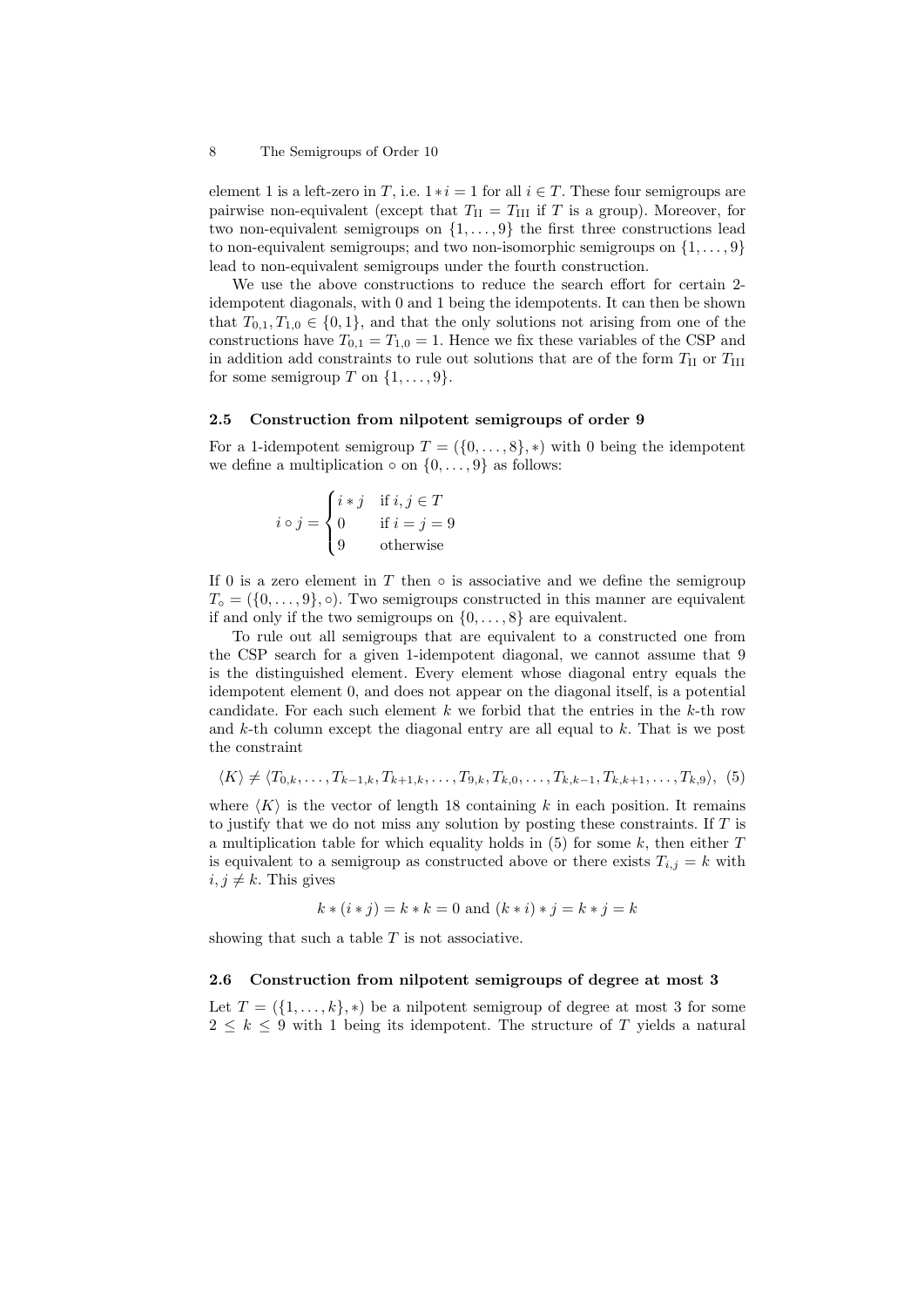partition of  $\{1, \ldots, k\}$  into 3 sets: the zero element 1 by itself, the non-zero products, and the remaining elements (for details see [5, Section 2.1]). We denote the latter set by  $A^-$  and the set of non-zero products by  $B^+$ . The superscripts indicate a sign function, or multiplicative parity, that we introduce on  $\{0, \ldots, k\}$ with sign(0) = − and sign(1) = +. We define a multiplication  $*_\pm$  on  $\{0,\ldots,k\}$ as follows:

$$
i *_{\pm} j = \begin{cases} i * j & \text{if } i, j \in T \text{ and } \text{sign}(i) = \text{sign}(j) \\ 1 & \text{if } i = 0, j \in A^- \text{ or } i \in A^-, j = 0 \text{ or } i = j = 0 \\ 0 & \text{if } \text{sign}(i) \neq \text{sign}(j) \end{cases}
$$

Then  $T_{\pm} = (\{0, \ldots, k\}, *_{\pm})$  is a semigroup as all products of three elements equal either 0 or 1 depending only on the parity of the elements in the product. In a second step we define a multiplication on the set  $\{0, \ldots, 9\}$  based on  $*_+$ .

$$
i \circ_{\pm} j = \begin{cases} i *_{\pm} j & \text{if } i, j \in T_{\pm} \\ 1 *_{\pm} j & \text{if } i \in T_{\pm}, j \geq k+1 \\ i *_{\pm} 1 & \text{if } i \geq k+1, j \in T_{\pm} \\ 1 & \text{if } i, j \geq k+1 \end{cases}
$$

Two semigroups of order 10 constructed in this way are equivalent if and only if they arise from equivalent semigroups. None of the semigroups are nilpotent as they do not contain a zero and none are equivalent to those constructed in Section 2.5.

In a similar manner to the construction in Section 2.5, given a 1-idempotent diagonal, we have to add constraints for every potential candidate for the distinguished element from the above definition of  $*_\pm$ . The constraints are similar to (5) but are required for all vectors  $\langle K \rangle$  whose entries are the idempotent and the candidate  $k$  as in the construction for some semigroup  $T$ . Note that this does not result in one constraint for every nilpotent semigroup of degree at most 3, but in one constraint for each of a few specific partitions into sets  $A^-$  and  $B^+$ allowed by the diagonal.

In addition we have to search for semigroups not equivalent to one from the construction, in which the idempotent and a candidate for the distinguished element behave as in a construction. This reduces the domains for many table entries to a singleton, and requires one additional constraint that the vector of table entries that would be fixed by the construction does not equal the corresponding vector.

# 3 Results

For 4 to 7 and for 9 idempotents we added constraints that fixed the idempotents to CSP 3, and were able to solve as single instances on a single computer (Table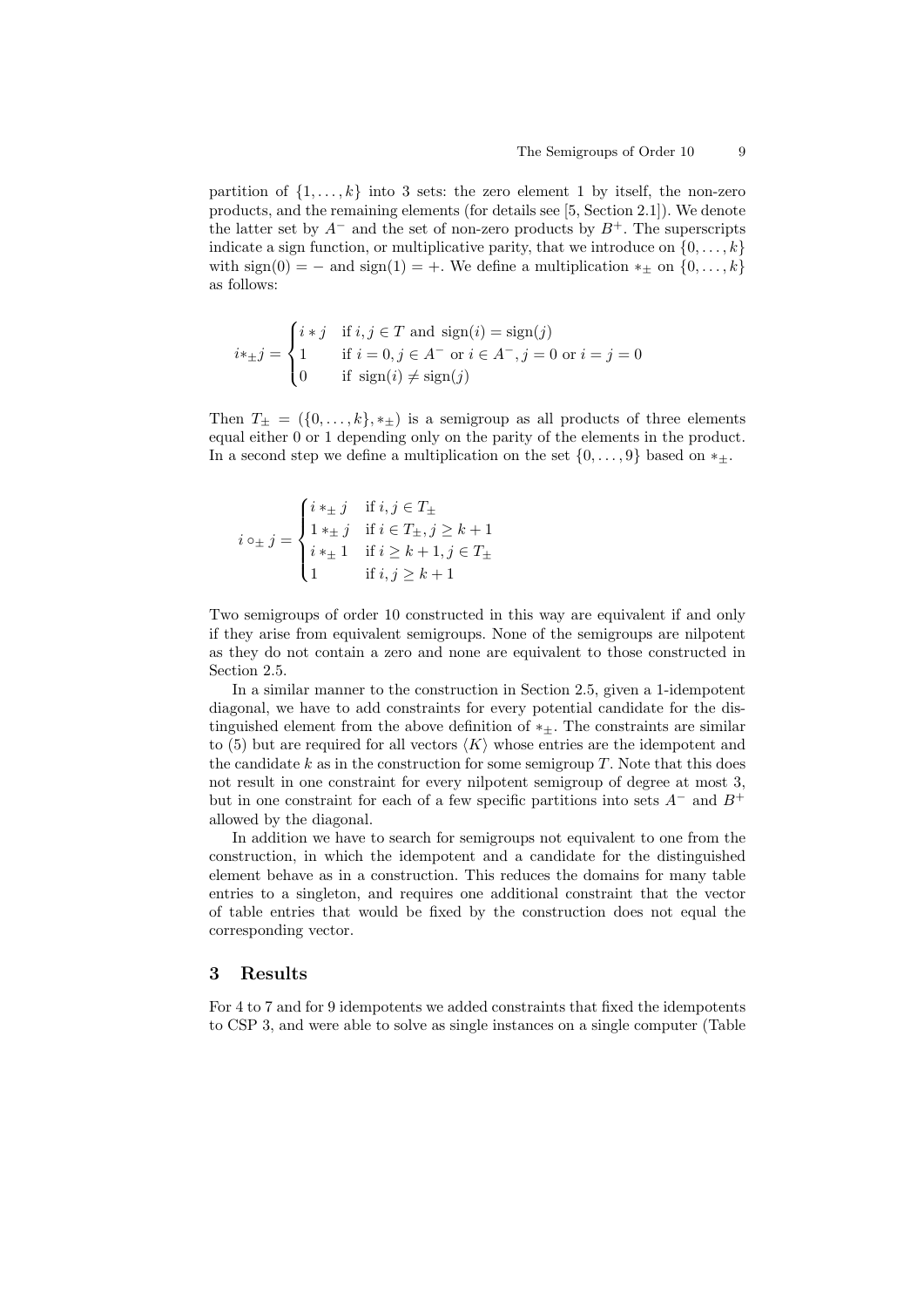| Idempotents | Semigroups      | Method                    |
|-------------|-----------------|---------------------------|
| 3           | 219,587,421,825 | $\text{Minion}^{\dagger}$ |
|             | 1,155,033,843   | Minion                    |
| 5           | 396,258,335     | Minion                    |
| 6           | 478,396,381     | Minion                    |
|             | 412,921,339     | Minion                    |
| 8           | 214,294,637     | Minion <sup>†</sup>       |
| 9           | 60,036,717      | Minion                    |
| 10          | 7,033,090       | Minion <sup>‡</sup>       |
| Total:      | 222,311,396,167 |                           |

Table 2. Semigroups up to equivalence for the cases  $3-10$  idempotents. Minion<sup>†</sup> denotes specialised search using 289 sub-cases based on possible diagonals for 3 idempotents, and 4 sub-cases for 8 idempotents. The full methodology is described in  $[7]$ . Minion<sup>‡</sup> denotes specialised search for bands as described in [5]. The computations took around 920 hours on a machine with 2.66GHz Intel X-5430 processor and 16GB RAM, giving roughly 67,000 solutions per second.

2). The 3- and 8-idempotent cases were solved by case-split into CSP 4 using the appropriate canonical diagonals. A  $k$ -idempotent semigroup of order  $k$  is known as a band, and there is extensive theory for these objects that can be used to refine search. This has been done in [5] for all bands up to order 10.

The 2-idempotent case is strictly harder: there are  $2 \times 9!$  symmetries, and from our experience with semigroups of orders 1–9 we predicted about  $4 \times 10^{14}$ solutions. We therefore derived the constructions given in Section 2.4, which give the majority of such solutions without search. We still had to search for roughly  $1.2 \times 10^{14}$  solutions (Table 3).

| Case                                                                           | Semigroups Method                                               |  |
|--------------------------------------------------------------------------------|-----------------------------------------------------------------|--|
| Based on Section 2.4                                                           |                                                                 |  |
| $-$ up to equivalence                                                          | 158,929,640,752,110 $ T_I, T_{II} \text{ and } T_{III} \rangle$ |  |
| $-$ up to isomorphism                                                          | 105,945,136,997,613 $ T_{IV} $                                  |  |
| $-$ the rest                                                                   | 226,006,150,622 Minion                                          |  |
| <b>Not</b> based on Section 2.4 $\vert$ 116,179,193,109,431 Distributed Minion |                                                                 |  |
| Total:                                                                         | 381,279,977,009,776                                             |  |

Table 3. Semigroups up to equivalence having exactly 2 idempotents. The distributed Minion computation (involving machines with varying architectures) took 73 CPU years, returning an average 50,400 solutions per second. The CPU time taken to search for solutions not given by the constructions described in Section 2.4 was comparatively negligible. Methods  $T_I$  etc. denote the constructive multiplication defined in Section 2.4. 'The rest' denotes solutions for those instances that are not ruled out by the constraints that forbid the constructions.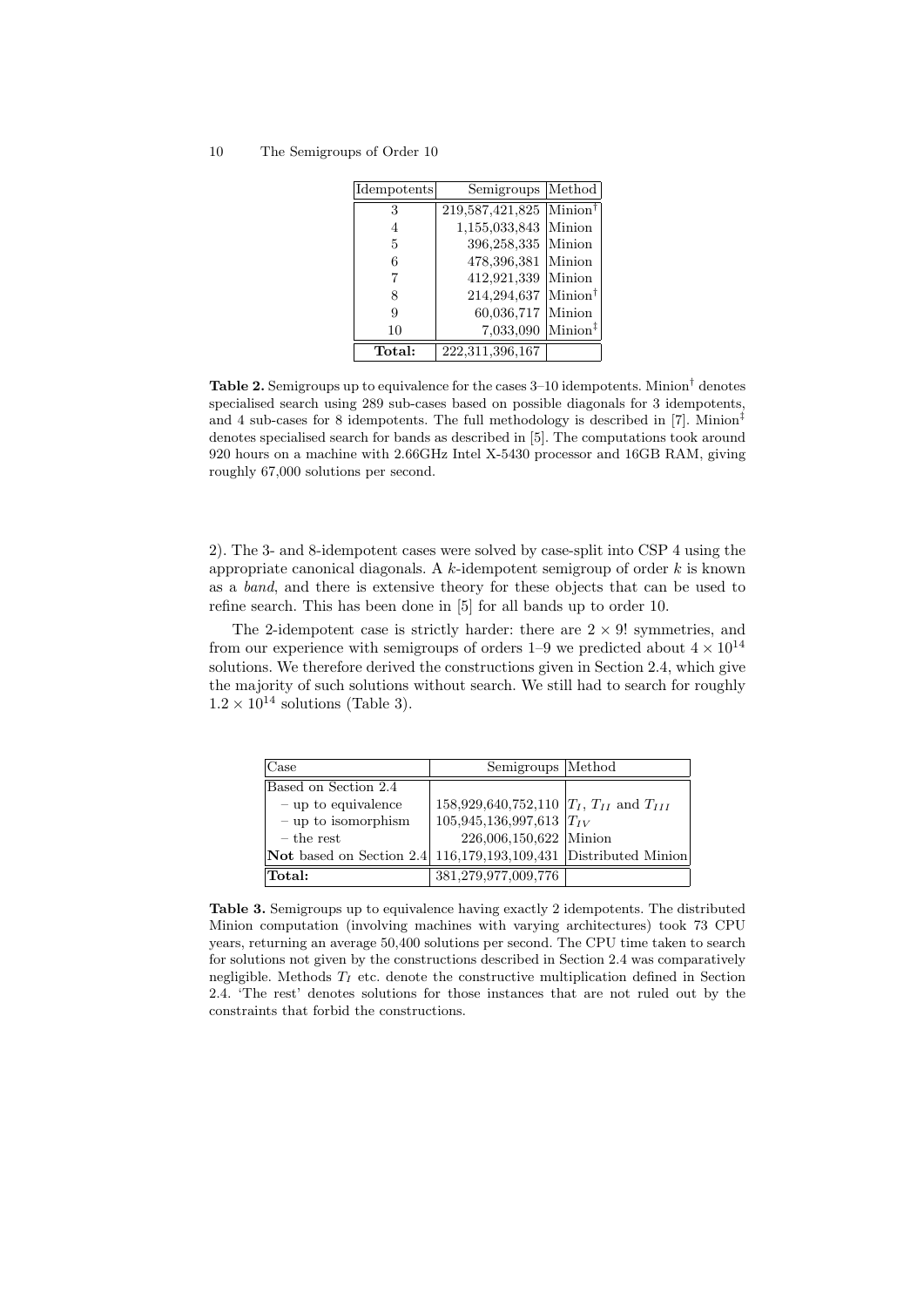The 1-idempotent case can be split naturally into two cases: solutions that are nilpotent of some degree (Table 4), and solutions that are not nilpotent (Table 5). There is exactly one canonical semigroup of nilpotency degree 2 (the zero semigroup) and one of degree 10 (the monogenic, nilpotent semigroup), and there is an enumeration formula for those of degree 3. The cases for degrees 5 through 9 are small enough to be solved by a single computer. The degree 4 case is again sub-divided into 316 canonical diagonals. For 68 pairs of instances, two distinct diagonals lead to CSPs that have the same search variables (the offdiagonal entries), symmetry group and constraints. In these cases we only solve the first CSP, and double the number of solutions to obtain the true value (Table 4). The final case, 1-idempotent but non-nilpotent semigroups, was approached via the constructions from smaller semigroups described in Sections 2.5 and 2.6, with limited CSP search for the remaining solutions (Table 5).

| Nilpotency degree | Semigroups                     | Method              |
|-------------------|--------------------------------|---------------------|
| 2                 | 1                              | Zero semigroup      |
| 3                 | 12,417,282,095,522,918,811     | Formula             |
| 4                 |                                |                     |
| $-$ unique        | 49, 304, 583, 445, 962         | Distributed Minion  |
| $-$ replicable    | 91, 103, 513, 956, 511         | Distributed Minion  |
| $-$ replicas      | $91,103,513,956,511$ No search |                     |
| 5                 | 10,027,051,364                 | Minion              |
| 6                 | 3,395,624                      | Minion              |
| 7                 | 17,553                         | Minion              |
| 8                 | 328                            | Minion              |
| 9                 | 15                             | Minion              |
| 10                | 1                              | Monogenic semigroup |
| Total:            | 12,417,495,617,164,742,681     |                     |

Table 4. Semigroups up to equivalence having exactly 1 idempotent and being nilpotent of some degree. The distributed Minion computation (involving machines with varying architectures) took 60 CPU years, returning an average 74,000 solutions per second. The CPU times for the 5–9 degree cases were negligible by comparison.

# 3.1 Improved solver performance

As an integral part of the methodology development stage of this investigation, we performed careful profiling of Minion and compared performance against another CSP solver, Gecode [12]. Initial evidence was that Gecode was an order of magnitude faster than Minion on semigroup instances having a large number (over 20,000) of symmetry-breaking constraints, and that the solvers were competitive for other instances. Analysis showed that the speedup was primarily due to the fact that Gecode removes constraints from search once they become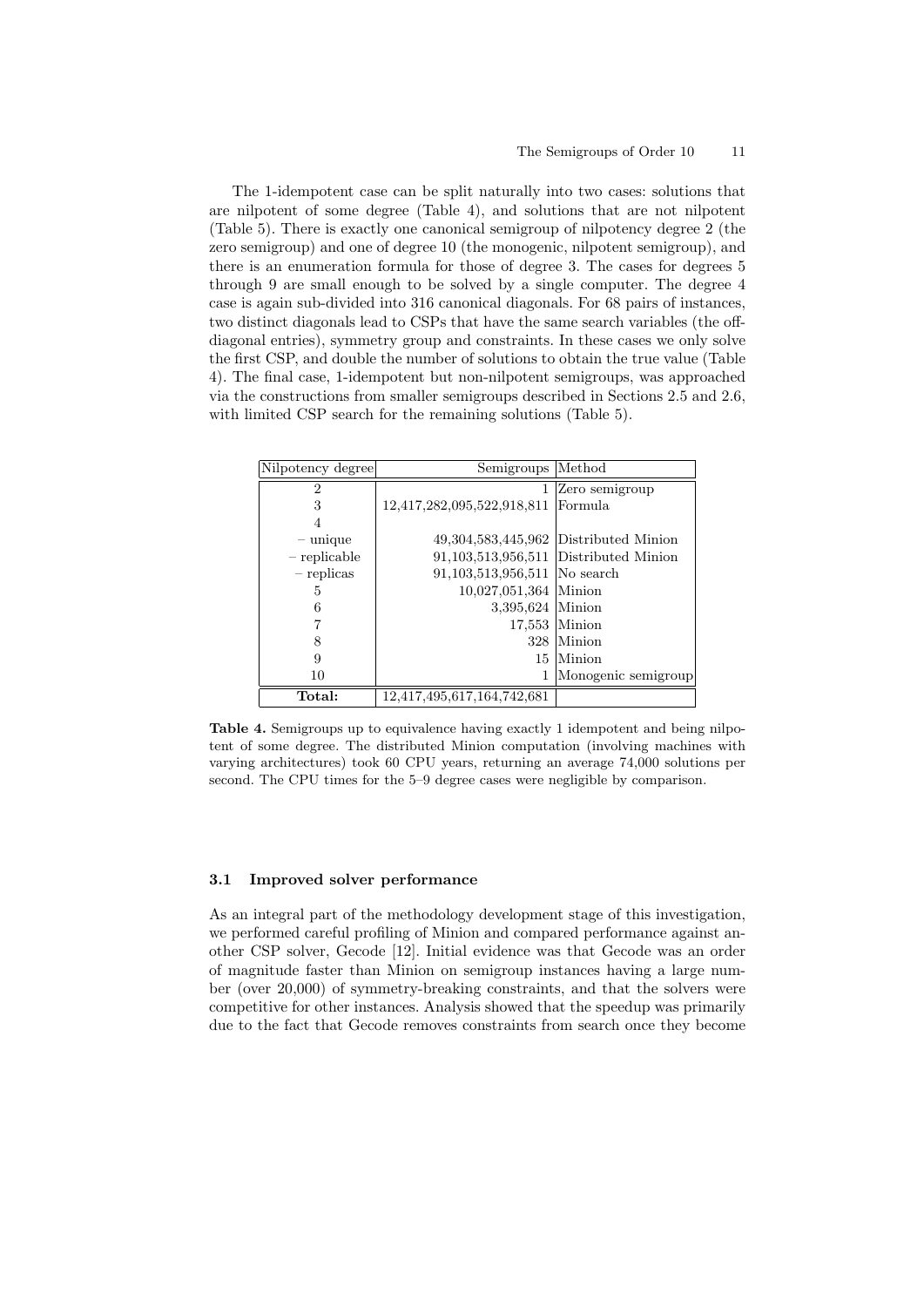entailed, whereas Minion would leave constraints in place throughout search. We revised Minion to do the same, resulting in two solvers that were broadly comparable in terms of performance.

Through profiling, we found that the revised Minion was spending over 95% of its time in the lexicographic ordering constraint for highly symmetric instances. We identified propagation calls that had a cost but almost always no effect, and as a result were able to design and implement the QuickLex algorithm [16], which looks at only two variables out of the whole constraint at once, leading to massive performance gains for lexicographic ordering constraints. On average, the cost of the QuickLex propagator is 15% of the cost of the hitherto optimal method of Frisch et al. [10].

The use of "watched literals" has led to remarkable improvements in SAT solvers, and an implementation for Constraint Satisfaction was proposed in [14]. The careful use of this technique allows efficient maintenance of generalised arc consistency on the element constraints that we use to enforce associativity (Section 2.1).

Our empirical experience for orders smaller than 10 is that the combined use of QuickLex and watched element constraints makes Minion over an order of magnitude faster than Gecode for this class of problems. Minion versions from 0.9 onwards have incorporated these enhancements. We report that solving semigroups appears to be a good stress test for constraint solvers, involving a small number of types of constraints, but large search spaces, large numbers of solutions and large numbers of symmetries.

| Case                                                | Semigroups  Method                  |  |
|-----------------------------------------------------|-------------------------------------|--|
| Diagonal does not admit nilpotent of degree 3       | $3,673,835,659$ Minion              |  |
| solutions                                           |                                     |  |
| Diagonal admits nilpotent of degree 3 solu-         |                                     |  |
| tions, and has a sub-diagonal that admits           |                                     |  |
| nilpotent of degree 3 solutions                     |                                     |  |
| $-$ construction from order 9                       | 52,972,873,141,621 Construction 2.5 |  |
| $-$ the rest                                        | 12,596,375,843   Minion             |  |
| - construction from orders up to 9                  | 52,968,071,362,553 Construction 2.6 |  |
| $-$ the rest                                        | 712,828,694   Minion                |  |
| Diagonal admits nilpotent of degree 3 solu-         | 609,690 Minion                      |  |
| tions, and <b>does not</b> have a sub-diagonal that |                                     |  |
| admits nilpotent of degree 3 solutions              |                                     |  |
| Total:                                              | 105,957,928,154,060                 |  |

Table 5. Non-nilpotent semigroups up to equivalence having exactly 1 idempotent. The single CPU Minion calculations took about 110 hours, returning an average 44,700 solutions per second. 'The rest' denotes solutions for those instances that are not ruled out by the constraints that forbid the constructions.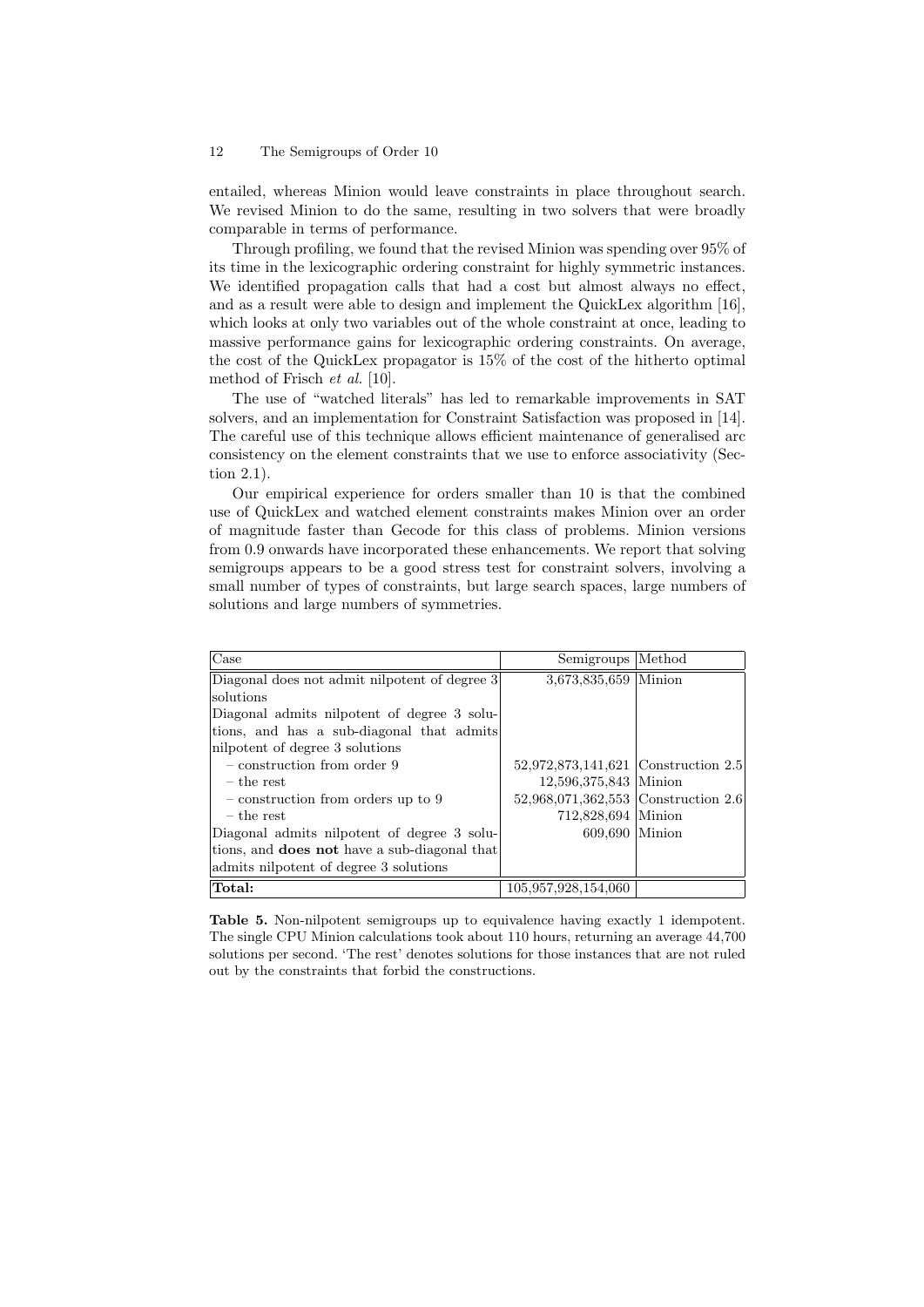## 4 Discussion

### 4.1 CSP search analysis

Minion is very successful at solving semigroup instances. We found that instances with no solutions were solved almost immediately, and problems with a large number of solutions had just over twice as many search nodes as solutions, approaching the minimum possible.

The displayed example shows how Minion performs early backtracks from a partially filled table when no solution exists. In our example, the diagonal entries have been set before search, and we have assigned  $T_{0,1} = 7$ . By simple inference from the element constraints, three variables are instantly instantiated (shown with values in italics in the figure). The element constraints in Minion



can also remove individual values from the domains of variables. In particular, one of these constraints removes domain values for variable  $T_{7,0}$  (denoted as  $\boxplus$ ). This constraint gives:

$$
\langle T_{7,0},\ldots,T_{7,9}\rangle[T_{0,1}] = A_{7,0,1} = \langle T_{0,1},\ldots,T_{9,1}\rangle[T_{7,0}] \tag{6}
$$

$$
\Rightarrow 7 \times 7 = 6 = A_{7,0,1} = \langle 7, 0, T_{2,1}, \dots, T_{9,1} \rangle [T_{7,0}] \tag{7}
$$

$$
\Rightarrow T_{7,0} \neq 0 \text{ and } \Rightarrow T_{7,0} \neq 1,\tag{8}
$$

contradicting the associativity requirement  $7*0 = (0*1)*0 = 0*(1*0) = 0*7 = 0$ . The value 7 was arbitrary; Minion will backtrack without further assignment for any value between 3 and 9, and search terminates after only 5 search nodes.

Whilst there are common classes of CSP symmetry that can be broken by posting a polynomially-sized subset of the symmetries – typically pure variable or pure value symmetries [3] – this does not seem to be one of those instances. This is because our symmetries permute both variables and values, and since the underlying group consists of all permutations, we have to post a constraint for each member of the subgroup of  $S_{10} \times C_2$  determined by the case splits described in Section 2.2. Moreover, partial symmetry-breaking would lead to more than one solution per equivalence class, and we would then have to implement a potentially expensive maximal image post-process in order to obtain the correct result.

Minion has the further advantage that when symmetry-breaking or case-split constraints are added, the reasoning they generate is automatically combined with the reasoning of the associativity constraints, making it quick and easy to try out new ideas.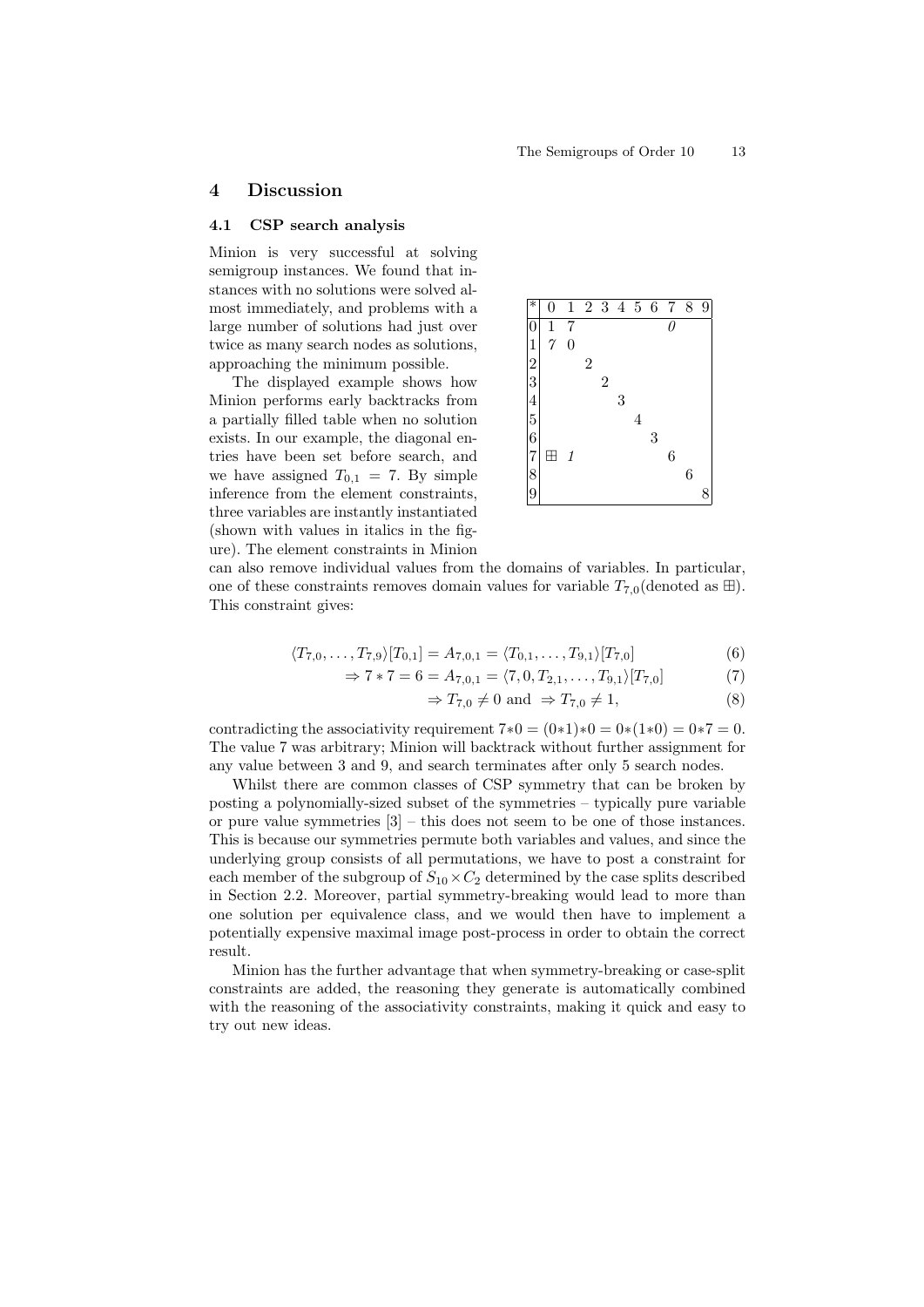#### 4.2 Distributed search

Using our knowledge of the numbers of smaller semigroups of various types, our a priori estimate of the number of solutions of CSP 3 was somewhere between  $5 \times 10^{14}$  and  $1 \times 10^{15}$ . Our development experience with semigroups of order 9 is that, on average, about 70,000 semigroups are found every second using a single compute node. Assuming a search rate of 50,000 solutions per second for order 10 – since the number and length of the constraints increase with increased order – this equates to between 317 and 634 years of wall clock time on a single machine. We therefore developed a distributed strategy.

Our approach works very well for the extremely large problem we are tackling here. The computations took several CPU decades, making negligible the cost of the under-utilisation of nodes in the first few hours of computation. Similarly, we found that the overheads incurred through splitting, restarting and propagating additional constraints were acceptable, because without the distribution across many computers, we would not have been able to solve the problem at all.

There are several advantages to implementing distributed solving in this way. First, by creating regular "snapshots" of the search done, the resilience against failures increases. Every time we stop, split and resume, our modified models are saved. As they contain constraints that rule out the search already done, we can only lose the work done after that point if a worker fails. This means that the maximum amount of work lost in case of a total failure of all workers is the allotted time  $T_{max}$  times the number of workers  $|w|$ . This is especially important for large-scale computations, and our experience shows this to be extremely useful in practice. The modified models can be stored. We exploited this by moving the solving process to a different set of workers, without losing any work. Since our methods require no communication between the individual workers solving the problem, they only need to be able to receive the problem subinstances, and send either the solution or split models back. We used compute nodes in two local clusters and the Amazon cloud, and, since some parts of the search space required more memory than the machines initially chosen could provide, we were able to seamlessly move those parts of the computation onto more powerful machines.

Our leveraging of existing software to handle the logistics of distribution led to reductions in both development time and systematic errors. For large problems such as these, our experience is that the number of queued jobs will usually exceed the number of workers, ensuring good resource utilisation.

### 4.3 Validation

For most of the case-splits, we have run the solver exactly once. It is not inconceivable, therefore, that a miscalculation has occurred. For orders up to 8, the number of solutions is small enough that we can solve CSP 2 with diagonal case splits, using neither enumeration formulae nor constructions. For order 9 we can solve CSP 3, as a family of CSPs using no constructions. We have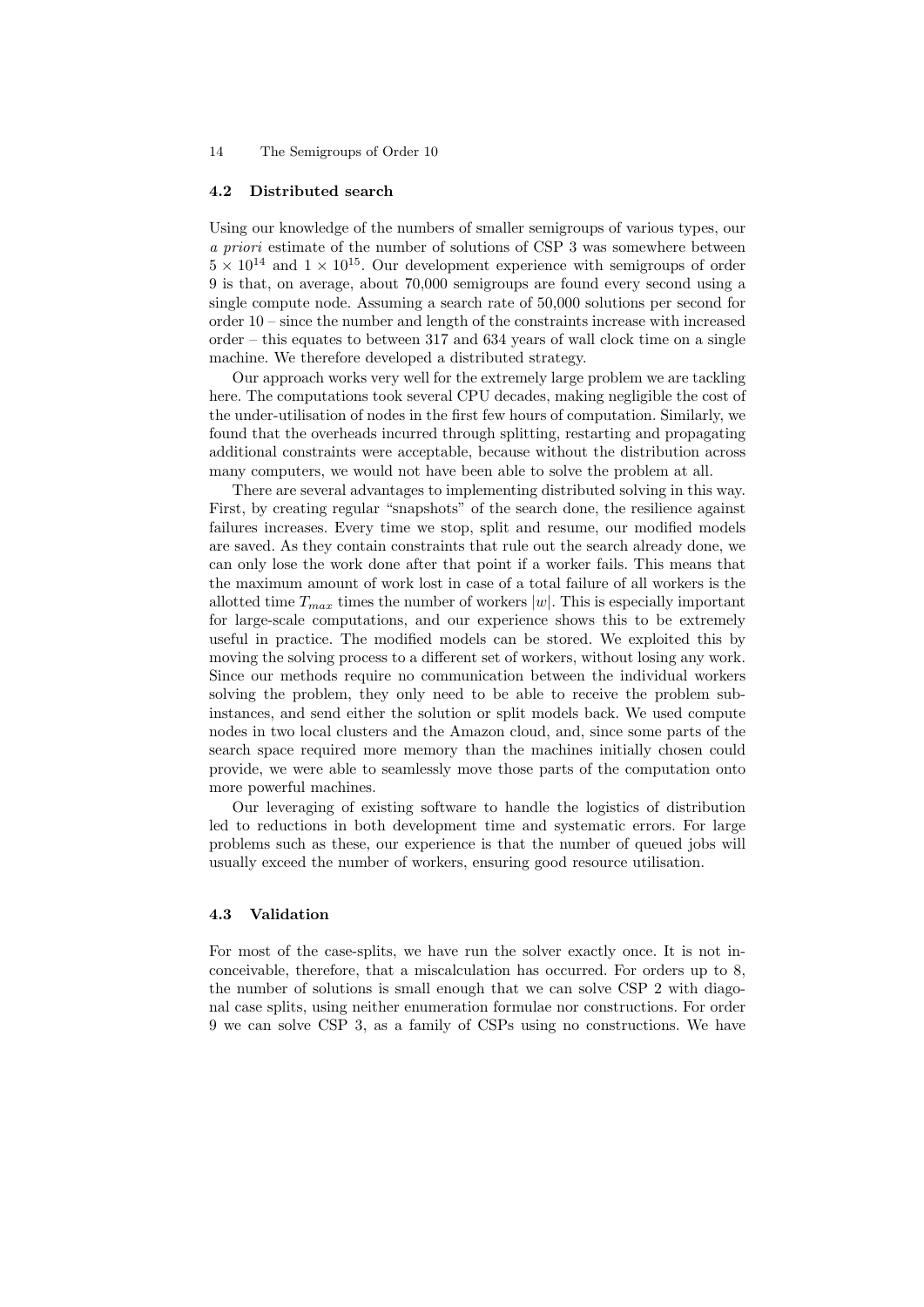performed these calculations multiple times on various architectures, using different choices for search heuristics and different implementations of constraint propagators. The expected totals are returned every time. For orders 7, 8 and 9 we have re-calculated using exactly the same case-splits described in this paper. Again, the computed totals match those in the literature for order 7 [17], 8 [30] and 9 [7]. These checks increase our confidence that (a) there are no systematic errors in our splitting of the problem into smaller instances, and (b) our code for identifying symmetries and solving CSPs is correct.

# 5 Conclusions

Counting semigroups up to equivalence is not easy, being in some sense near the worst point of the combinatoric tradeoff between counting by reasoning and counting by search. At one end of the scale, the number of all distinct  $10 \times 10$ multiplication tables is trivial to derive: 100 entries each having one of 10 values gives  $10^{100}$  solutions. This triviality is due to the complete lack of structure. As an example from the other end, finite groups are relatively easy to search for due to their higher level of structure, and there are far fewer of them. Semigroups occupy an intermediate zone, having a small amount of exploitable structure and a large number of solutions.

For many algebraic structures we break symmetries in order to deal with the combinatorial explosion in the number of trivially distinct objects. However for semigroups, the breaking of symmetries – which grow factorially with increasing order – still leaves a super-exponential growth in the number of non-equivalent solutions. The formula for finite semigroups that are nilpotent of degree three gives the vast majority of solutions, but, again, the remainder to be found by search grows super-exponentially as order increases.

It is relatively unusual for Constraint Satisfaction modelling and technology to produce new results in Mathematics. The only examples that we are aware of are new instances of graceful graphs [27] and the monoids of order 10 [7]. Finding the number of semigroups of order 10 has involved advances in both Constraint Satisfaction and abstract algebra. The mathematical constructions described in this paper rule out more than half the search needed and without the enumeration formula for nilpotent of degree 3 solutions the problem is effectively intractable using any known approach. Moreover, both the Constraint Satisfaction technology and the Mathematics are vital – semigroups 10 cannot be solved by researchers from either discipline alone.

Acknowledgments. Parts of the computational resources for this project were provided by an Amazon Web Services research grant. This work was developed within the project  $PTDC/MAT/101993/2008$  of Centro de Algebra da Universidade de Lisboa, financed by FCT and FEDER. TWK is supported by UK EPSRC grant EP/H004092/1. LK is supported by a SICSA studentship and an EPSRC fellowship.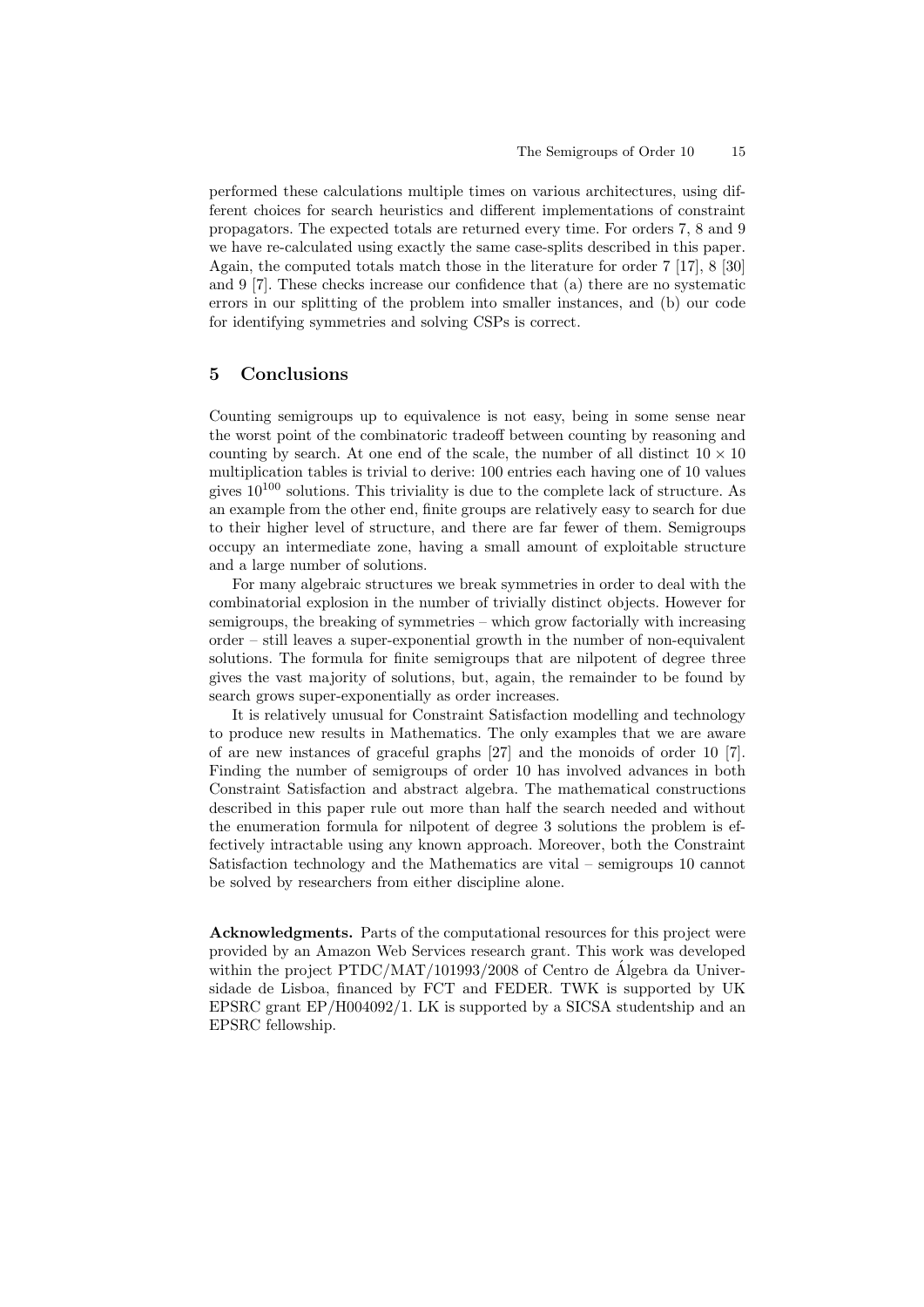# References

- 1. Amazon Elastic Compute Cloud (Amazon EC2). http://aws.amazon.com/ec2/ (2008)
- 2. Bilous, R.T., Van Rees, G.H.J.: An enumeration of binary self-dual codes of length 32. Des. Codes Cryptography 26(1-3), 61–86 (Jun 2002), http://dx.doi.org/10. 1023/A:1016544907275
- 3. Cohen, D.A., Jeavons, P., Jefferson, C., Petrie, K.E., Smith, B.M.: Symmetry definitions for constraint satisfaction problems. In: van Beek, P. (ed.) CP. Lecture Notes in Computer Science, vol. 3709, pp. 17–31. Springer (2005)
- 4. Crawford, J.M., Ginsberg, M.L., Luks, E.M., Roy, A.: Symmetry-breaking predicates for search problems. In: Aiello, L.C., Doyle, J., Shapiro, S. (eds.) KR'96: Principles of Knowledge Representation and Reasoning. pp. 148–159. Morgan Kaufmann, San Francisco, California (1996)
- 5. Distler, A.: Classification and Enumeration of Finite Semigroups. Shaker Verlag, Aachen (2010), also PhD thesis, University of St Andrews, 2010, http://hdl. handle.net/10023/945
- 6. Distler, A., Kelsey, T.: The monoids of order eight and nine. In: Autexier, S., Campbell, J., Rubio, J., Sorge, V., Suzuki, M., Wiedijk, F. (eds.) Artificial Intelligence and Symbolic Computation, 8th International Conference, AISC 2008, Birmingham, July, 2004, Proceedings. Lecture Notes in Computer Science, vol. 5144, pp. 61–76. Springer (2008)
- 7. Distler, A., Kelsey, T.: The monoids of orders eight, nine & ten. Ann. Math. Artif. Intell. 56(1), 3–21 (2009)
- 8. Distler, A., Mitchell, J.D.: The number of nilpotent semigroups of degree 3 (2012)
- 9. Forsythe, G.E.: SWAC computes 126 distinct semigroups of order 4. Proc. Amer. Math. Soc. 6, 443–447 (1955)
- 10. Frisch, A.M., Hnich, B., Kiziltan, Z., Miguel, I., Walsh, T.: Propagation algorithms for lexicographic ordering constraints. Artificial Intelligence 170, 834 (2006)
- 11. The GAP Group, (http://www.gap-system.org): GAP Groups, Algorithms, and Programming, Version 4.4.12 (2008)
- 12. Gecode: Generic constraint development environment. http://www.gecode.org/
- 13. Gent, I.P., Jefferson, C., Miguel, I.: Minion: A fast scalable constraint solver. In: Brewka, G., Coradeschi, S., Perini, A., Traverso, P. (eds.) The European Conference on Artificial Intelligence 2006 (ECAI 06). pp. 98–102. IOS Press (2006)
- 14. Gent, I.P., Jefferson, C., Miguel, I.: Watched literals for constraint propagation in Minion. In: Benhamou, F. (ed.) CP. Lecture Notes in Computer Science, vol. 4204, pp. 182–197. Springer (2006)
- 15. Howie, J.M.: Fundamentals of semigroup theory, London Mathematical Society Monographs. New Series, vol. 12. The Clarendon Press Oxford University Press, New York (1995), oxford Science Publications
- 16. Jefferson, C.: Quicklex a case study in implementing constraints with dynamic triggers. In: Proceedings of the ERCIM Workshop on Constraint Solving and Constraint Logic Programming. CSCLP'11 (2011)
- 17. Jürgensen, H., Wick, P.: Die Halbgruppen der Ordnungen  $\leq 7$ . Semigroup Forum 14(1), 69–79 (1977)
- 18. Katritzky, A., Hall, C., El-Gendy, B., Draghici, B.: Tautomerism in drug discovery. Journal of Computer-Aided Molecular Design 24, 475–484 (2010), http://dx.doi. org/10.1007/s10822-010-9359-z, 10.1007/s10822-010-9359-z